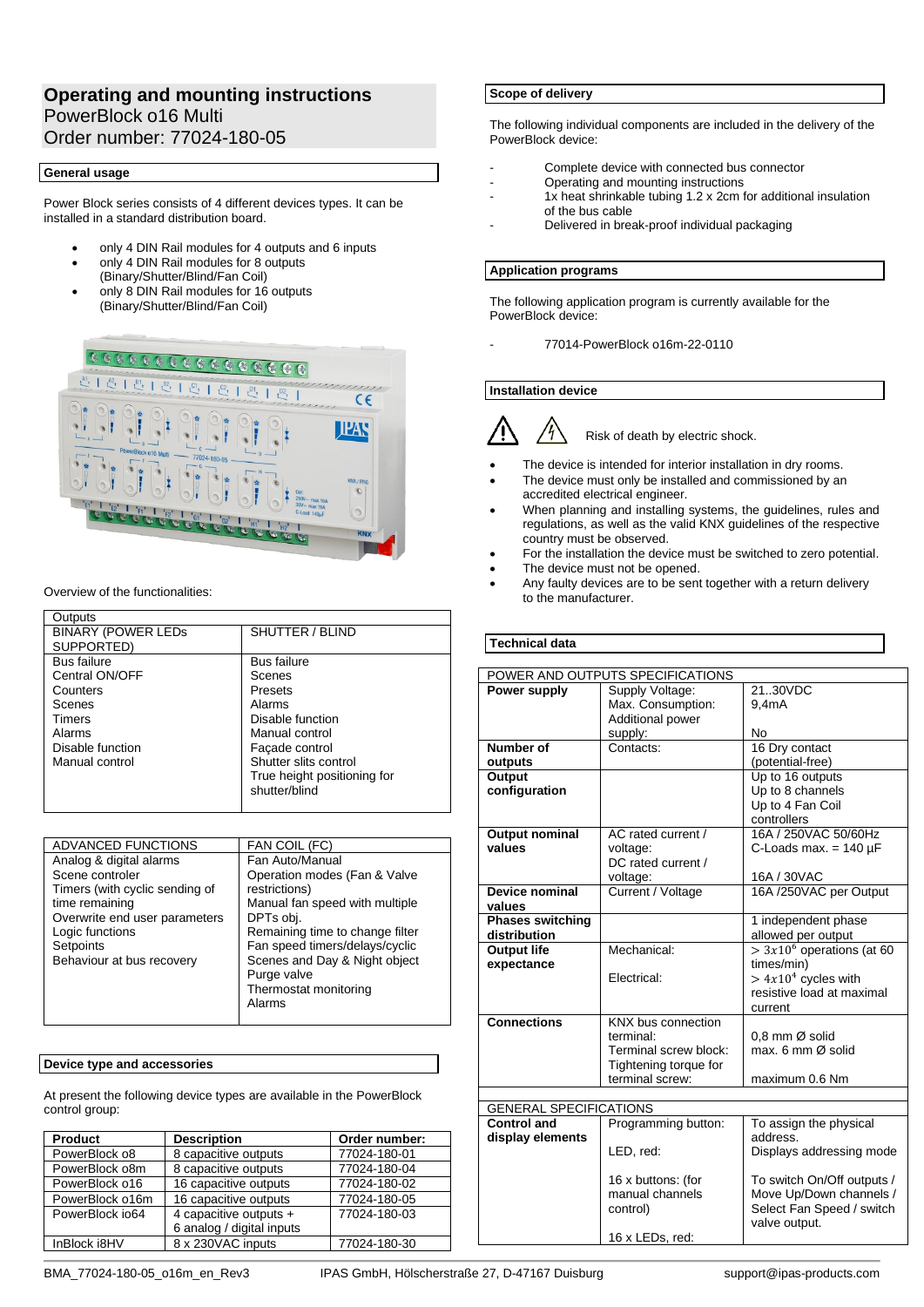|                          |                       | To display actual                    |
|--------------------------|-----------------------|--------------------------------------|
|                          |                       | outputs/channels status              |
| Mechanical data          | REG casing 8TE:       | Plastic ABS - V0                     |
|                          | Width:                | $140 \text{ mm}$                     |
|                          | Hight:                | 58 mm                                |
|                          | Lenght:               | $90 \text{ mm}$                      |
|                          | Weight                | 440 g                                |
|                          | Mounting:             | 35 mm DIN rail                       |
| <b>Electrical safety</b> | Pollution class:      | 2                                    |
|                          | Protection type:*     | <b>IP20</b>                          |
|                          | Protection class:**   | Ш                                    |
|                          | Overvoltage category: | Ш                                    |
|                          | <b>KNX Bus:</b>       | SELV DC 30V                          |
| <b>EMC</b>               | Complies with:        | EMC directive 2014/30/EU             |
| requirements             |                       |                                      |
| <b>Environmental</b>     | Weather resistance:   | EN 50090-2-2                         |
| conditions               | Environmental con-    |                                      |
|                          | ditions in operation: | $-5^{\circ}$ C to $+45^{\circ}$ C    |
|                          | Storage emperature:   | -25 $^{\circ}$ C to +55 $^{\circ}$ C |
|                          | Transportation        |                                      |
|                          | temperature:          | $-25^{\circ}$ C to $+70^{\circ}$ C   |
|                          | Rel. humidity:        | 5 % to 93 %                          |
|                          | (non condensing)      |                                      |
| <b>Certification CE-</b> | KNX registered:       | Yes                                  |
| Signage                  | According to EMC-     | (Residential and                     |
|                          | Guidelines:           | commercial buildings),               |
|                          |                       | Low Voltage guidelines               |

\* (according to EN 60529); \*\* (according to IEC 1140)



- **1**: KNX bus connector
- **2**: Programming button
- **3**: Programming LED
- **4**: SD card slot (only for internal use)
- **5**: Outputs connector: Channel A, B, C, D
- **6.1**: Manual control (See Annex 1)
- Blind channel:
- Long press: Move Up (LED blinks while moving)
- Short press: Stop/Step
- Binary channel:
- Short press: Output toggles to ON/OFF
- FC Fan Speed:
- Short press: Fan Speed 1 is selected

**6.2**: Manual control (See Annex 1)

- Blind channel:
- Long press: Move Down (LED blinks while moving)
- Short press: Stop/Step
- Binary channel:
- Short press: Output toggles to ON/OFF

FC Fan Speed:

- Short press: Fan Speed 2 is selected

**6.3**: Manual control (See Annex 1)

FC Fan Speed:

- Short press: Fan Speed 3 is selected

**6.4**: Manual control (See Annex 1)

FC Valve Output:

- Short press: Output valve toggles to ON/OFF

**7.1**: LED output/channel status

Binary channel: LED ON = Output ON, LED OFF = Output OFF Shutter: LED blinks while moving UP Fan Coil (Type of Fan = Single):

- LED ON = Fan Speed 1 ON
	- LED OFF = Fan Speed 1 OFF

# **7.2**: LED output/channel status

Binary channel: LED ON = Output ON, LED OFF = Output OFF Shutter: LED blinks while moving DOWN

Fan Coil (Type of Fan = Single):

- LED ON = Fan Speed 2 ON
- LED OFF = Fan Speed 2 OFF

# **7.3**: LED output/channel status

Fan Coil (Type of Fan = Single):

LED ON = Fan Speed 3 ON LED OFF = Fan Speed 3 OFF

# **7.4**: LED output/channel status

- Fan Coil (Valve Output):
	- LED ON = Valve ON
	- LED OFF = Valve OFF

**8**: Outputs connector: Channel E, F, G, H

# **Mounting and wiring**

As an REG device, the Power Block series are suitable for mounting in distribution boxes on 35 mm DIN rails and wall boxes.

To mount the device, it must be angled to slide onto the DIN rail from above and then locked into place with a downward movement.

Please make sure that the security latch at the bottom side of the device snaps into place and that the device is firmly attached to the rail. To dismount the device, the security latch can be pulled downwards with a suitable tool and then the device can be removed from the rail.

After the device has been inserted, the cables for the Outputs should be attached to the upper and lower connectors. However, please make sure that these are labelled clearly.

To connect the KNX cable, a standard bus connector is plugged into the respective entry on the device. Please make sure that there is double basic insulation between the KNX installation and the power supply. To do so, please insulate the wires of the KNX cable up to the bus connector with the enclosed shrinkable tubing.

Please make sure that the cables are laid in a way that ensures sufficient distance between the inputs and outputs cables.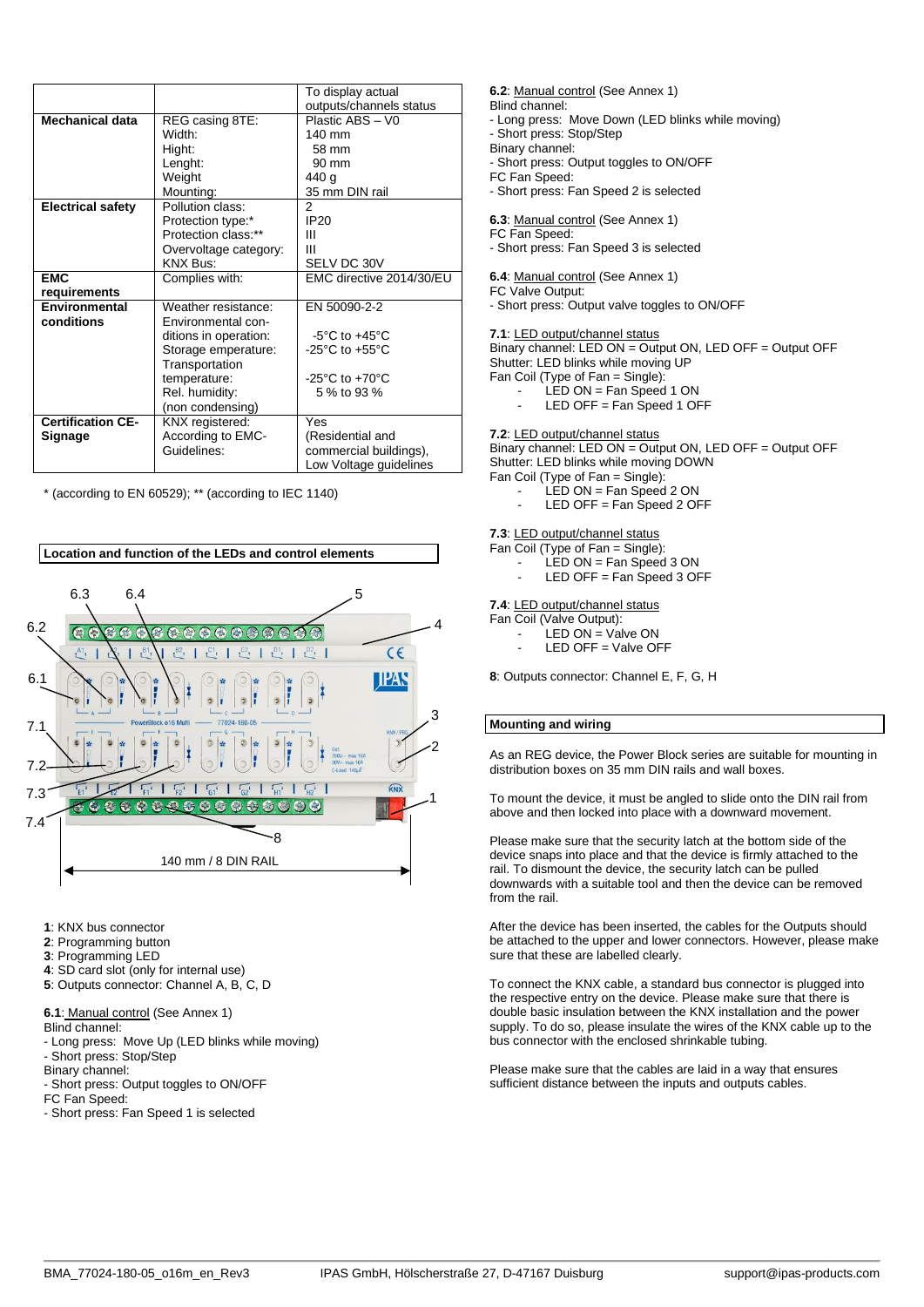### OUTPUT SCHEMATIC

Each channel can be configured to be used as 2 binary outputs or as one blind channel. In case Fan Coil controller is selected, 4 outputs will be used. Each output can be powered by an independent phase.



### **ANNEX 1: Manual Control**

**Attention:** This option is activated after ETS Download. In delivery status this option is not available.

The Power Block actuator has 2 push buttons and 2 status LEDs for each channel on the front side. These buttons can be activated to control each and every channel/output individually if you select "yes" in the relevant parameter options in Binary outputs / Shutter/Blinds / Fan Coil. The LEDs are arranged in two rows, whereas the LEDs represent:

### **For Binary outputs**

- The top row: channels A1,A2,B1,B2,C1,C2,D1,D2
- The bottom row: channels E1,E2,F1,F2,G1 G2,H1,H2

### **For Shutter/blinds:**

- The top row: channel's first relay A1->UP, A2->DOWN, B1-UP, etc.
- The bottom row: channel's second relay C1->UP, C2-> DOWN, D1-> UP, etc.

### **For Fan Coil:**

- The top row:
	- $FC1: Fan Speed = Fan 1 (A1),$
	- Fan 2 (A2), Fan 3 (B1) // Output valve = B2.
	- FC2: Fan Speed = Fan 1 (C1), Fan 2 (C2), Fan 3 (D1) // Output valve = D2.
- The bottom row:
	- $FC1: Fan Speed = Fan 1 (E1),$
	- Fan 2 (E2), Fan 3 (F1) // Output valve = F2.
	- $FC2: Fan Speed = Fan 1 (G1),$ Fan 2 (G2), Fan 3 (H1) // Output valve = H2.

### MANUAL CONTROL – PARAMETER

The Parameter Mode allows you to control all the channels of the actuator as configured in the ETS. The Action simulates a telegram received at the switching object of the selected channel.

| <b>BINÄRY</b>               | <b>SHUTTER/BLIND</b>                                                                  |
|-----------------------------|---------------------------------------------------------------------------------------|
| Press action: Sends Toggle  | Long press action (Channel                                                            |
| ON/OFF command "0/1" to the | output 1):                                                                            |
| "Switching" object.         | Sends a UP command "0" to the                                                         |
|                             | "Move" object.                                                                        |
|                             | Long press action (Channel                                                            |
|                             | output 2):                                                                            |
|                             | Sends a DOWN command "1" to                                                           |
|                             | the "Move" object.                                                                    |
| $^-$ LED = ON (indicates    |                                                                                       |
| channel status)             | Short press action (any output)<br>(while shutter/blind is moving) of<br>same button: |
|                             | Sends a Stop command to the                                                           |
|                             | "Stop" object.                                                                        |
| LED = OFF (indicates        | $^-$ LED blinks while moving                                                          |
| channel status)             | UP/DOWN during parameterized                                                          |
|                             | time.                                                                                 |

### **Fan Coil**

Valve press action: Sends toggle ON/OFF command to the relay (ON  $=$  Contact closed / OFF = Contact open)

Fan speed press action: Actives the selected Fan Speed switching the corresponding relays, depending of the configuration Fan Coil Type (Single or Multiple)

Type of Fan Coil = Single (Only one output can be ON at time)

- $LED = ON$  (indicates the actual Fan Speed active)
- $\circ$  LED = OFF (indicates the actual Fan Speed is not active)

Type of Fan Coil = Multiple (Switch outputs sequentially ON)

- $\circ$  LED = ON (Accumulated ON status, it indicates the actual Fan Speed active)
- $\circ$  LED = OFF (indicates the actual Fan Speed is not active)

### MANUAL CONTROL – TEST

The Test Mode allows you to test all the loads/wiring connected to the channels. It is independent from the ETS configuration of the actuator (since the "Manual Control / Param mode + Test mode" is a default option, you can use the Test mode even before programming the actuator).

Important note: Should a blind/shutter be connected to a channel, the 2 channels may never be closed at the same time. Therefore, even in Test mode, if the channel is configured as a blind, this safety measure is implemented. For this reason, it is better to first commission the OUTPUT: CHANNEL TYPE SELECTION before using the Test mode.

To change into the test mode, any button can be used depending of the channel configuration:

- If "Binary" or" Fan Coil" channel is configured: Press any button for at least 500ms
- If "Blind" channel is configured: Press the two buttons of any channel at the same time for at least 500ms

To change back to the normal "Parameter Mode" the same procedure should be repeated. Be aware by changing back to "Parameter Mode" the device will restart. Also after the device has restarted and if the channel is configured to be a blind channel, it will do a calibration movement on the first movement command.

N In order to indicate that the actuator is in Manual Control / Test Mode, the LED of the selected channel is continuously making a short blinking action every second; no matter whether the channel is ON (LED ON) or OFF (LED OFF).